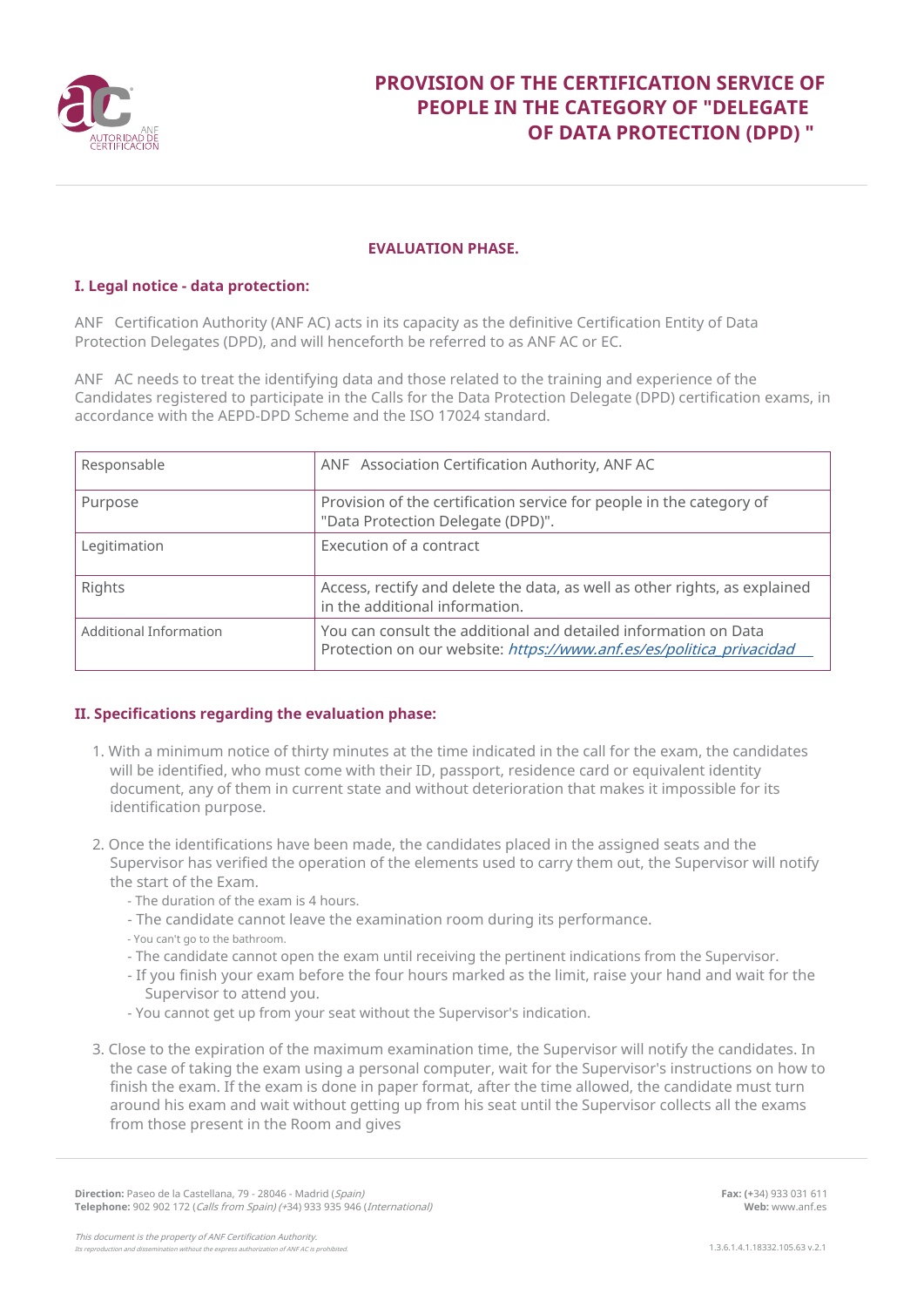

# **PROVISION OF THE CERTIFICATION SERVICE OF PEOPLE IN THE CATEGORY OF "DELEGATE OF DATA PROTECTION (DPD) "**

the pertinent indications. Do not forget to fill in the identification data required in the exam answer template and sign when requesting it, before delivery to the Supervisor. You must show your ID to the Supervisor when delivering the exam.

4. The use of study material, mobile devices, headphones, and / or other electronic devices is prohibited from the moment the examination room is entered. If a candidate is caught with any of the indicated items, he may be expelled from the examination room, obtaining as a result of the test a "Not Suitable", without the refund of the fees paid.

If you make annotations in any document, such as a claim sheet, these should always be delivered to the Supervisor, even if you ultimately decide not to submit them.

Likewise, it is forbidden to copy or reproduce the exam by any means, nor to keep it totally or partially, nor any other document used in the examination process. All this must be delivered to the Supervisor at the end of the test.

- 5. To carry out the exam:
	- You must use a blue pen.
	- Only questions whose answers are marked with a pen will be corrected.
	- To mark the answer, follow the instructions on the template.
	- To void an answer that you previously marked, follow the instructions in the template.
	- In case there is a question with more than one answer option marked, the answer will be computed as wrong.
	- The use of your own material is prohibited.
	- The use of correction tapes or similar is prohibited
	- In case of doubt, consult the Supervisor.
- 6. The certification exam consists of 150 questions, of which:
	- Domain 1: 50%, 75 questions, of which 15 with scenery.
	- Domain 2: 30%, 45 questions, of which 9 with scenery.
	- Domain 3: 20%, 30 questions, 6 of them with scenery.
- 7. To pass the test, it is required to have answered correctly 50% of the questions in each of the blocks or domains. That is, 75 points must be obtained by adding the minimum score of the three domains, and the rest of the score until obtaining 75% of the total can be obtained from any of the domains. It is therefore required to pass the exam at least 113 points.
- 8. If any question is canceled for any reason, it will be considered as not being placed, recalculating the result, as if that question had not existed.
- 9. The questions have four answer options, of which only one is valid. Each correct answer adds 1 point. Incorrect or unanswered answers are not scored.
- 10. The exam sheets are delivered stapled, being totally forbidden to unstaple the exam.
- 11. The result of the evaluation test will lead to the assessment of "Apt" or "Not Apt" in each call.

This document is the property of ANF Certification Authority.